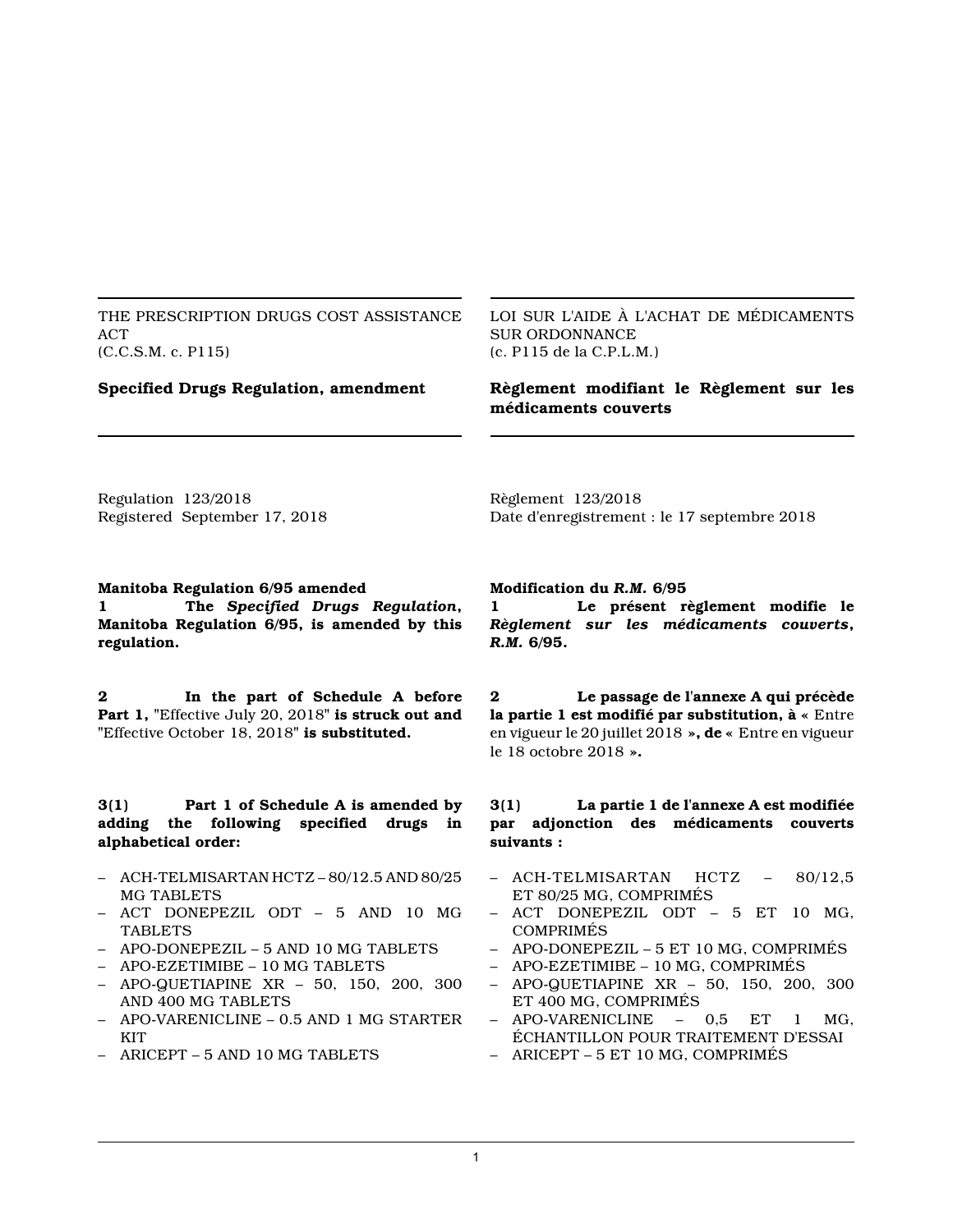- AURO-ARIPIPRAZOLE 2, 5, 10, 15, 20 AND 30MG TABLETS
- AURO-CANDESARTAN 4, 8, 16 AND 32 MG **TABLETS**
- AURO-CLINDAMYCIN 150 MG CAPSULES
- AURO-DONEPEZIL 5 AND 10 MG TABLETS
- AURO-GALANTAMINE ER 8, 16 AND 24 MG **CAPSULES**
- BASAGLAR 100U/ML INJECTION
- BIO-DONEPEZIL 5 AND 10 MG TABLETS
- CARVEDILOL 6.25, 12.5 AND 25 MG TABLETS
- DONEPEZIL (ACCORD) 5 AND 10 MG **TABLETS**
- DONEPEZIL (SANIS) 5 AND 10 MG TABLETS
- DONEPEZIL (SIVEM) 5 AND 10 MG TABLETS
- EURO-K 600 600 MG TABLETS
- EZETIMIBE (SANIS) 10 MG TABLETS
- EZETIMIBE (SIVEM) 10 MG TABLETS
- EZETROL 10 MG TABLETS
- GALANTAMINE ER (SANIS) 8, 16 AND 24 MG CAPSULES
- HYDROXYZINE (AA PHARMA) 10, 25 AND 50 MG TABLETS
- JAMP-DONEPEZIL 5 AND 10 MG TABLETS
- JAMP-EZETIMIBE 10 MG TABLETS
- LANTUS 100U/ML INJECTION
- LEVEMIR 100U/ML INJECTION
- MAR-DILTIAZEM T 120, 180, 240, 300 AND 360 MG TABLETS
- MAR-DONEPEZIL 5 AND 10 MG TABLETS
- MAR-EZETIMIBE 10 MG TABLETS
- MAR-GALANTAMINE ER 8, 16 AND 24 MG **CAPSULES**
- MINT-ACITRETIN 10 AND 25 MG CAPSULES
- MINT-EZETIMIBE 10 MG TABLETS
- MINT-HYDRALAZINE 10, 25 AND 50 MG TABLETS
- MYLAN-DONEPEZIL 5 AND 10 MG TABLETS
- MYLAN-GALANTAMINE ER 8, 16 AND 24 MG CAPSULES
- NAT-DONEPEZIL 5 AND 10 MG TABLETS
- PAT-GALANTAMINE ER 8, 16 AND 24 MG CAPSULES
- PMS-ARIPIPRAZOLE 2, 5, 10, 15, 20 AND 30 MG TABLETS
- PMS-DONEPEZIL 5 AND 10 MG TABLETS
- PMS-EZETIMIBE 10 MG TABLETS
- PMS-GALANTAMINE ER 8, 16 AND 24 MG CAPSULES
- PMS-NITROFURANTOIN 100 MG CAPSULES
- AURO-ARIPIPRAZOLE 2, 5, 10, 15, 20 ET 30MG, COMPRIMÉS
- $-$  AURO-CANDESARTAN  $-$  4, 8, 16 ET 32 MG, COMPRIMÉS
- AURO-CLINDAMYCIN 150 MG, CAPSULES
- AURO-DONEPEZIL 5 ET 10 MG, COMPRIMÉS
- AURO-GALANTAMINE ER 8, 16 ET 24 MG, **CAPSULES**
- BASAGLAR 100 U/ML, INJECTION
- BIO-DONEPEZIL 5 ET 10 MG, COMPRIMÉS
- CARVEDILOL 6,25, 12,5 ET 25 MG, COMPRIMÉS
- DONEPEZIL (ACCORD) 5 ET 10 MG, COMPRIMÉS
- DONEPEZIL (SANIS) 5 ET 10 MG, COMPRIMÉS
- DONEPEZIL (SIVEM) 5 ET 10 MG, COMPRIMÉS
- EURO-K 600 600 MG, COMPRIMÉS
- EZETIMIBE (SANIS) 10 MG, COMPRIMÉS
- EZETIMIBE (SIVEM) 10 MG, COMPRIMÉS
- EZETROL 10 MG, COMPRIMÉS
- GALANTAMINE ER (SANIS) 8, 16 ET 24 MG, CAPSULES
- HYDROXYZINE (AA PHARMA) 10, 25 ET 50 MG, COMPRIMÉS
- JAMP-DONEPEZIL 5 ET 10 MG, COMPRIMÉS
- JAMP-EZETIMIBE 10 MG, COMPRIMÉS
- LANTUS 100 U/ML, INJECTION
- LEVEMIR 100 U/ML, INJECTION
- MAR-DILTIAZEM T 120, 180, 240, 300 ET 360 MG, COMPRIMÉS
- MAR-DONEPEZIL 5 ET 10 MG, COMPRIMÉS
- MAR-EZETIMIBE 10 MG, COMPRIMÉS
- MAR-GALANTAMINE ER 8, 16 ET 24 MG, **CAPSULES**
- MINT-ACITRETIN 10 ET 25 MG, CAPSULES
- MINT-EZETIMIBE 10 MG, COMPRIMÉS
- MINT-HYDRALAZINE 10, 25 ET 50 MG, COMPRIMÉS
- MYLAN-DONEPEZIL 5 ET 10 MG, COMPRIMÉS
- MYLAN-GALANTAMINE ER 8, 16 ET 24 MG, CAPSULES
- NAT-DONEPEZIL 5 ET 10 MG, COMPRIMÉS
- PAT-GALANTAMINE ER 8, 16 ET 24 MG, CAPSULES
- PMS-ARIPIPRAZOLE 2, 5, 10, 15, 20 ET 30 MG, COMPRIMÉS
- PMS-DONEPEZIL 5 ET 10 MG, COMPRIMÉS
- PMS-EZETIMIBE 10 MG, COMPRIMÉS
- PMS-GALANTAMINE ER 8, 16 ET 24 MG, **CAPSULES**
- PMS-NITROFURANTOIN 100 MG, CAPSULES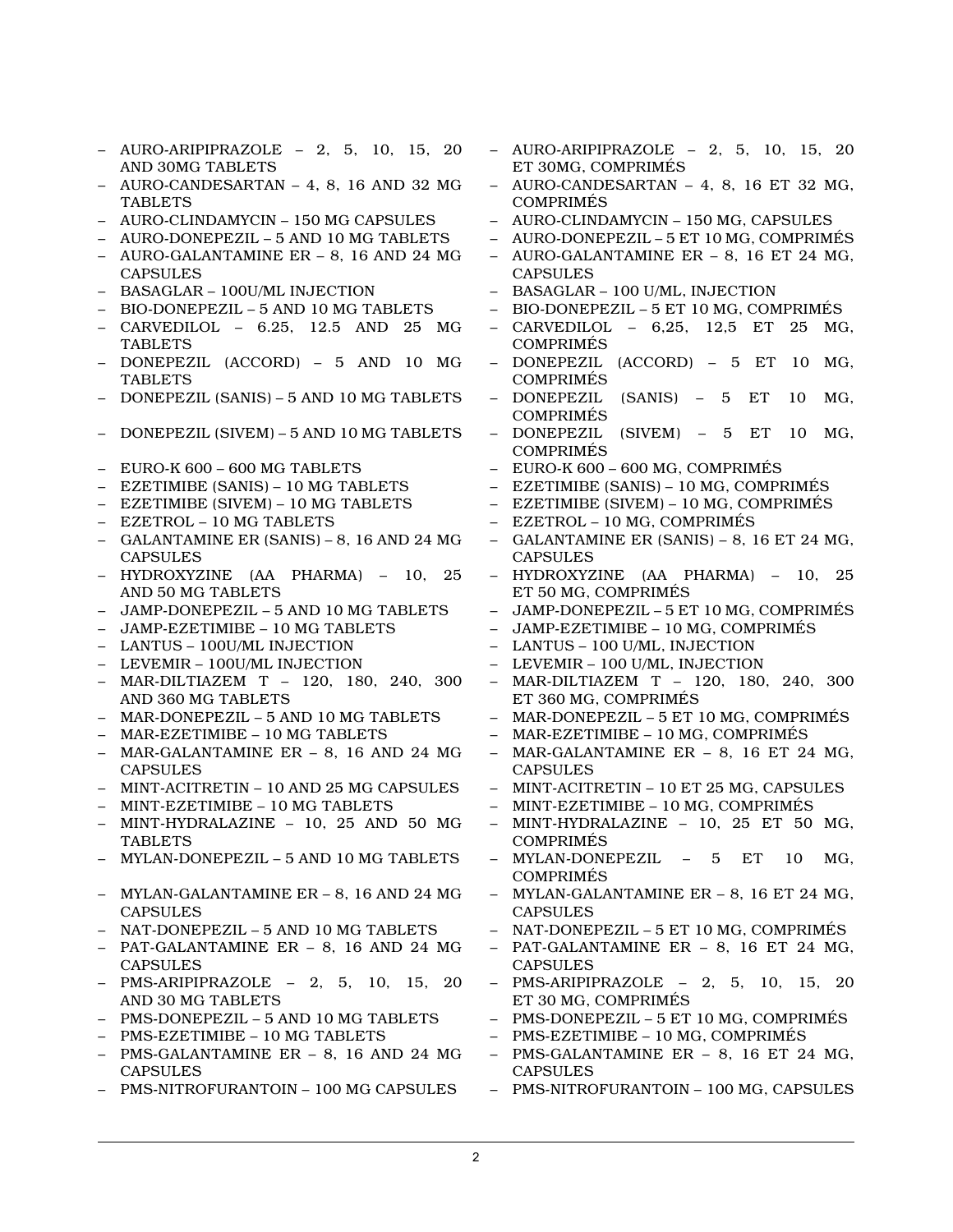- PMS-TRANDOLAPRIL 0.5, 1, 2 AND 4 MG CAPSULES
- RAN-DONEPEZIL 5 AND 10 MG TABLETS
- RAN-EZETIMIBE 10 MG TABLETS
- SANDOZ ARIPIPRAZOLE 2, 5, 10, 15, 20 AND 30 MG TABLETS
- SANDOZ DONEPEZIL 5 AND 10 MG TABLETS
- SANDOZ EZETIMIBE 10 MG TABLETS
- SANDOZ PERINDOPRIL/INDAPAMIDE 2/0.625 MG TABLETS
- SANDOZ PRAVASTATIN 10, 20 AND 40 MG **TABLETS**
- SANDOZ TRANDOLAPRIL 0.5, 1, 2 AND 4 MG CAPSULES
- SEPTA DONEPEZIL 5 AND 10 MG TABLETS
- STATSTRIP BLOOD GLUCOSE TEST STRIPS TO A MAXIMUM AS APPROVED BY THE **MINISTER**
- TEVA-ARIPIPRAZOLE 15 AND 20 MG **TABLETS**
- TEVA-DONEPEZIL 5 AND 10 MG TABLETS
- TEVA-EZETIMIBE 10 MG TABLETS
- TRESIBA 100 AND 200U/ML INJECTION
- VAN-DONEPEZIL 5 AND 10 MG TABLETS

# **3(2) Part 1 of Schedule A is amended by striking out the following specified drugs:**

- APO-HYDROXYZINE
- CORTIMENT
- EMO CORT 2.5% CREAM
- JAMP-POTASSIUM CHLORIDE
- LOTENSIN
- MYLAN-CLONAZEPAM
- MYLAN-CLOPIDOGREL
- MYLAN-HYDROXYCHLOROQUINE
- MYLAN-LISINOPRIL
- MYLAN-ROSUVASTATIN
- MYLAN-SERTRALINE
- REQUIP
- SLOW-K
- ZANTAC TABLETS

**3(3) Part 1 of Schedule A is amended in the specified drug CYCLOCORT CREAM, OINTMENT AND LOTION by striking out "**, OINTMENT AND LOTION**".**

- $-$  PMS-TRANDOLAPRIL  $-$  0.5, 1, 2 ET 4 MG, CAPSULES
- RAN-DONEPEZIL 5 ET 10 MG, COMPRIMÉS
- RAN-EZETIMIBE 10 MG, COMPRIMÉS
- SANDOZ ARIPIPRAZOLE 2, 5, 10, 15, 20 ET 30 MG, COMPRIMÉS
- SANDOZ DONEPEZIL 5 ET 10 MG, COMPRIMÉS
- SANDOZ EZETIMIBE 10 MG, COMPRIMÉS
- SANDOZ PERINDOPRIL/INDAPAMIDE  $-2/0.625$  MG, COMPRIMÉS
- SANDOZ PRAVASTATIN 10, 20 ET 40 MG, COMPRIMÉS
- $-$  SANDOZ TRANDOLAPRIL  $-$  0.5, 1, 2 ET 4 MG. **CAPSULES**
- SEPTA DONEPEZIL 5 ET 10 MG, COMPRIMÉS
- STATSTRIP, BÂTONNETS POUR ÉPREUVE DE GLYCÉMIE – MAXIMUM APPROUVÉ PAR LE MINISTRE
- TEVA-ARIPIPRAZOLE 15 ET 20 MG, COMPRIMÉS
- TEVA-DONEPEZIL 5 ET 10 MG, COMPRIMÉS
- TEVA-EZETIMIBE 10 MG, COMPRIMÉS
- TRESIBA 100 ET 200 U/ML, INJECTION
- VAN-DONEPEZIL 5 ET 10 MG, COMPRIMÉS

# **3(2) La partie 1 de l'annexe A est modifiée par suppression des médicaments couverts suivants :**

- APO-HYDROXYZINE
- CORTIMENT
- EMO CORT 2,5 %, CRÈME
- JAMP-POTASSIUM (CHLORURE DE)
- LOTENSIN
- MYLAN-CLONAZEPAM
- MYLAN-CLOPIDOGREL
- MYLAN-HYDROXYCHLOROQUINE
- MYLAN-LISINOPRIL
- MYLAN-ROSUVASTATIN
- MYLAN-SERTRALINE
- REQUIP
- SLOW-K
- ZANTAC, COMPRIMÉS

**3(3) La partie 1 de l'annexe A est modifiée, au médicament couvert CYCLOCORT, CRÈME, POMMADE ET LOTION, par suppression de «** , POMMADE ET LOTION **».**